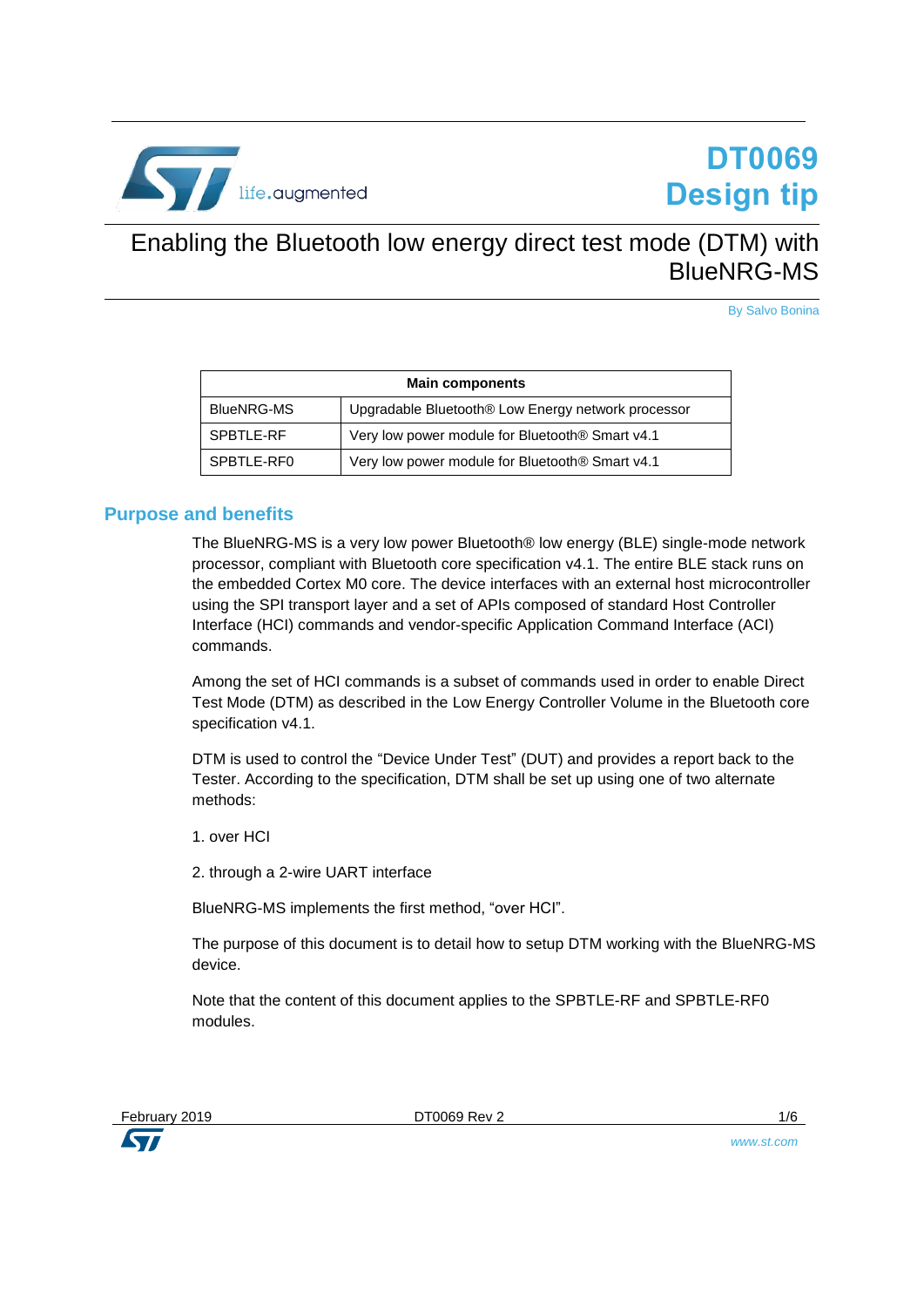## **Description**

BlueNRG-MS supports the DTM as per Bluetooth core specification v4.1 [Vol. 6, Part Fl.

The HCI test commands, which are fully compliant with the specifications, are the following:

HCI LE Transmitter Test

HCI\_LE\_Receiver\_Test

HCI\_LE\_Test\_End

For reference, the function prototypes are listed below:

*int hci\_le\_receiver\_test(uint8\_t frequency);*

*int hci le transmitter test(uint8 t frequency, uint8 t length, uint8 t payload);* 

*int hci\_le\_test\_end(uint16\_t \*num\_pkts);*

These commands can be found within the HCI interface driver files hci\_le.c and hci\_le.h in the device Development Kit (DK) available online at www.st.com.

The number of the received test packets is a return value of the function HCI LE Test End.

Additionally, the following functions are available in the files bluenrg\_hal\_aci.c and bluenrg\_hal\_aci.h:

- *tBleStatus aci\_hal\_le\_tx\_test\_packet\_number(uint32\_t \*number\_of\_packets);*
	- $\circ$  This command provides the number of the transmitted test packets during a DTM test.
- *tBleStatus aci\_hal\_set\_tx\_power\_level(uint8\_t en\_high\_power, uint8\_t pa\_level);*
	- o This command is used to set the TX output power. The ACI command set Reference Manual (UM1865) contains a complete description on the TX power levels values.
- *tBleStatus aci\_hal\_tone\_start(uint8\_t rf\_channel);*
	- o This command is used to generate a Continuous Waveform (CW) from the BlueNRG-MS radio.
- *tBleStatus aci\_hal\_tone\_stop(void);*
	- o This command is used to terminate the CW emission.

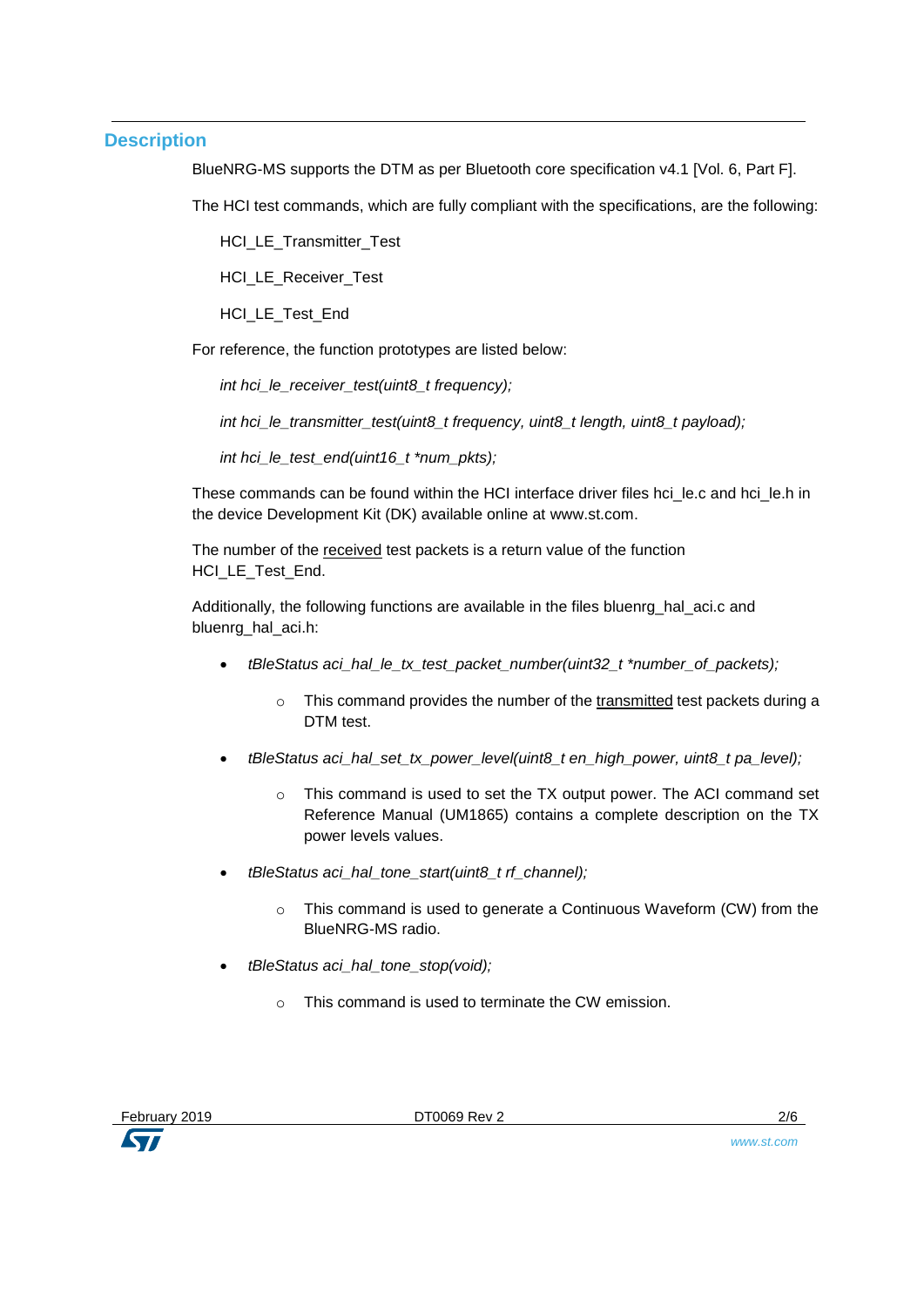The command sequence below is a typical flow for enabling CW transmission from the BlueNRG-MS radio:

- hci reset
- aci hal set tx power level
- aci hal tone start
- aci hal tone stop

## **Using the BlueNRG evaluation kits for DTM tests**

For the BlueNRG-MS device, the evaluation kits are named STEVAL-IDB005V1, STEVAL-IDB006V1 and STEVAL-IDB006V1M. While using these kits, the following procedure can be followed to enable DTM test mode:

- Download from [www.st.com](http://www.st.com/) the BlueNRG GUI software and open it on the PC.
- The Device Firmware Update (DFU) application is preloaded in the STM32L1 Flash with a sample application.
- The DFU application must be started to load the VCOM firmware to run the DTM tests. Using the GUI, load the VCOM firmware onto the evaluation board's STM32L1, overwriting the sample application. To do this:
	- o If working with STEVAL-IDB006V1 or STEVAL-IDB006V1M, then press and hold the SW1 button and plug the USB Dongle on a PC USB port, then release the button. The board now is in DFU mode. Wait for the success message indicating the DFU driver is installed properly.
	- o If working with STEVAL-IDB005V1, connect the board to the PC USB port. Then press and hold at the same time both the Reset and Push Button on the board. Then keeping the Push button pressed, release the Reset button after at least 2 seconds. The DL2 amber LED will start blinking. The board now is in DFU mode. Wait for the success message indicating the DFU driver is installed properly.
- In the BlueNRG GUI, go to "Tools -> Flash Motherboard FW..." then click OK in the pop-up window and select from the file explorer the file "BlueNRG\_VCOM\_1\_8.hex". This file is located in the folder "\Firmware\STM32L1\_prebuilt\_images" of the BlueNRG GUI installation path.
- After the VCOM firmware has been programmed on the board, the board will be assigned to a COM port in the PC. In the GUI, in the drop-down menu next to the "Port" label, a COM port labelled "(ST DK)" will be visible. Select this COM port and then click on the "Open" button. At this point, the GUI is capable of sending commands to and receiving response and events from the BlueNRG-MS device.
- Select the "RF Test" tab in the GUI (see Figure 1). Set the RF parameters as desired. In the "TRANSMITTER" section, the "Start Transmitter" button will start the

February 2019 DT0069 Rev 2 3/6

*www.st.com*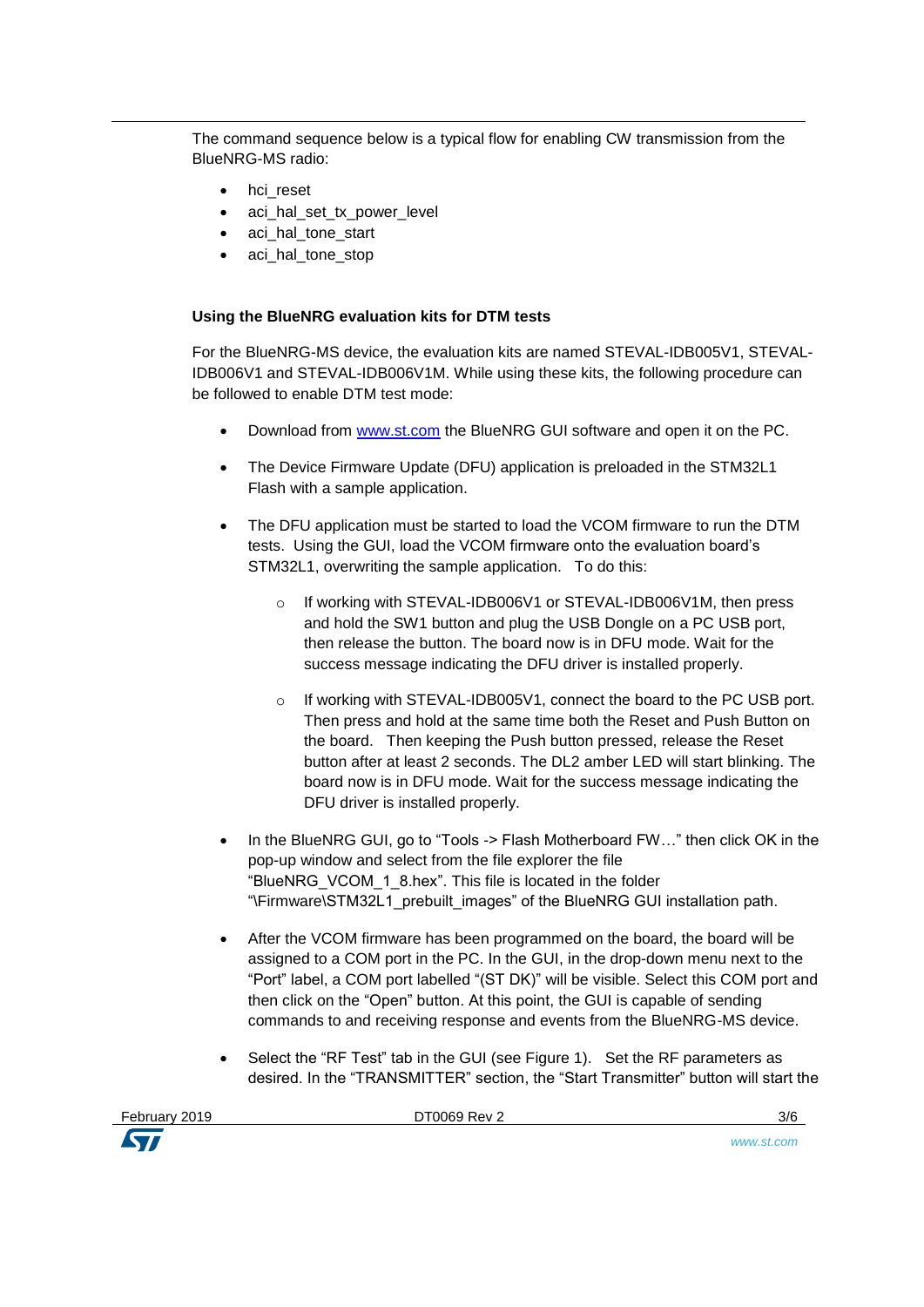DTM transmitter test while the "Start Tone" button will start the CW test. In the "RECEIVER" section, the "Start Receiver" button will start the DTM receiver test. Note that only one DTM transmitter test, DTM receiver test, or CW test can be performed on the board at a time.

Note: the VCOM firmware is provided in the BlueNRG SDK both in binary form precompiled for the STM32L microcontroller and in source form. The source code is available in the BlueNRG DK (downloadable at www.st.com) in a reference project for IAR Embedded Workbench Integrated Development Environment (IDE). The project name is "VirtualCOMPort.eww" and it is located in the folder

"\Projects\Projects\_STD\_Library\Virtual\_COM\_Port\EWARM". Refer to the IAR workspace named "USB".

| 477 BlueNRG GUI v2.1.0<br>File Tools Settings Help                                                                                                                                                                                                                                                                                                                                                                                                       |                                                                                                                                                                                                                                                                                  | $\Box$ e x |
|----------------------------------------------------------------------------------------------------------------------------------------------------------------------------------------------------------------------------------------------------------------------------------------------------------------------------------------------------------------------------------------------------------------------------------------------------------|----------------------------------------------------------------------------------------------------------------------------------------------------------------------------------------------------------------------------------------------------------------------------------|------------|
| Port: COM2<br>۰<br>Open<br><b>HW Reset</b><br><b>RF</b> Test<br><b>ACI Commands</b><br><b>ACI Utilities</b><br>Scripts<br>Beacon<br>Test<br><b>TRANSMITTER</b><br>High Power<br>$4(-2dBm)$<br>$\overline{\phantom{a}}$<br>2402 MHz (Channel 0)<br>TX Frequency:<br>▼<br>Length of Data:<br>0x25<br>۰<br>0x00 - Pseudo-Random bit sequence 9 ▼<br>Packet Payload<br># Packet Transmitted<br><b>Start Transmitter</b><br>$\mathbf{0}$<br><b>Start Tone</b> | <b>RECEIVER</b><br>2402 MHz (Channel 0)<br>RX Frequency:<br>$\blacktriangledown$<br># Packet Received<br>$\overline{0}$<br><b>Start Receiver</b><br>PER<br>$\div$<br>Packet Transmitted:<br>$\circ$<br>$\div$<br>Packet Received:<br>$\circ$<br>Packet Error Rate (PER):<br>$\%$ |            |
| V Update V Autoscroll<br>Clear List<br>Sent/Received Packets                                                                                                                                                                                                                                                                                                                                                                                             | Packet Details                                                                                                                                                                                                                                                                   | Send       |
| Time<br>N.<br>Type                                                                                                                                                                                                                                                                                                                                                                                                                                       | Parameter<br>Value<br>Literal                                                                                                                                                                                                                                                    | Info       |
|                                                                                                                                                                                                                                                                                                                                                                                                                                                          |                                                                                                                                                                                                                                                                                  |            |

*Figure 1: BlueNRG GUI v2.1.0 - RF Test Tab*



February 2019 DT0069 Rev 2 4/6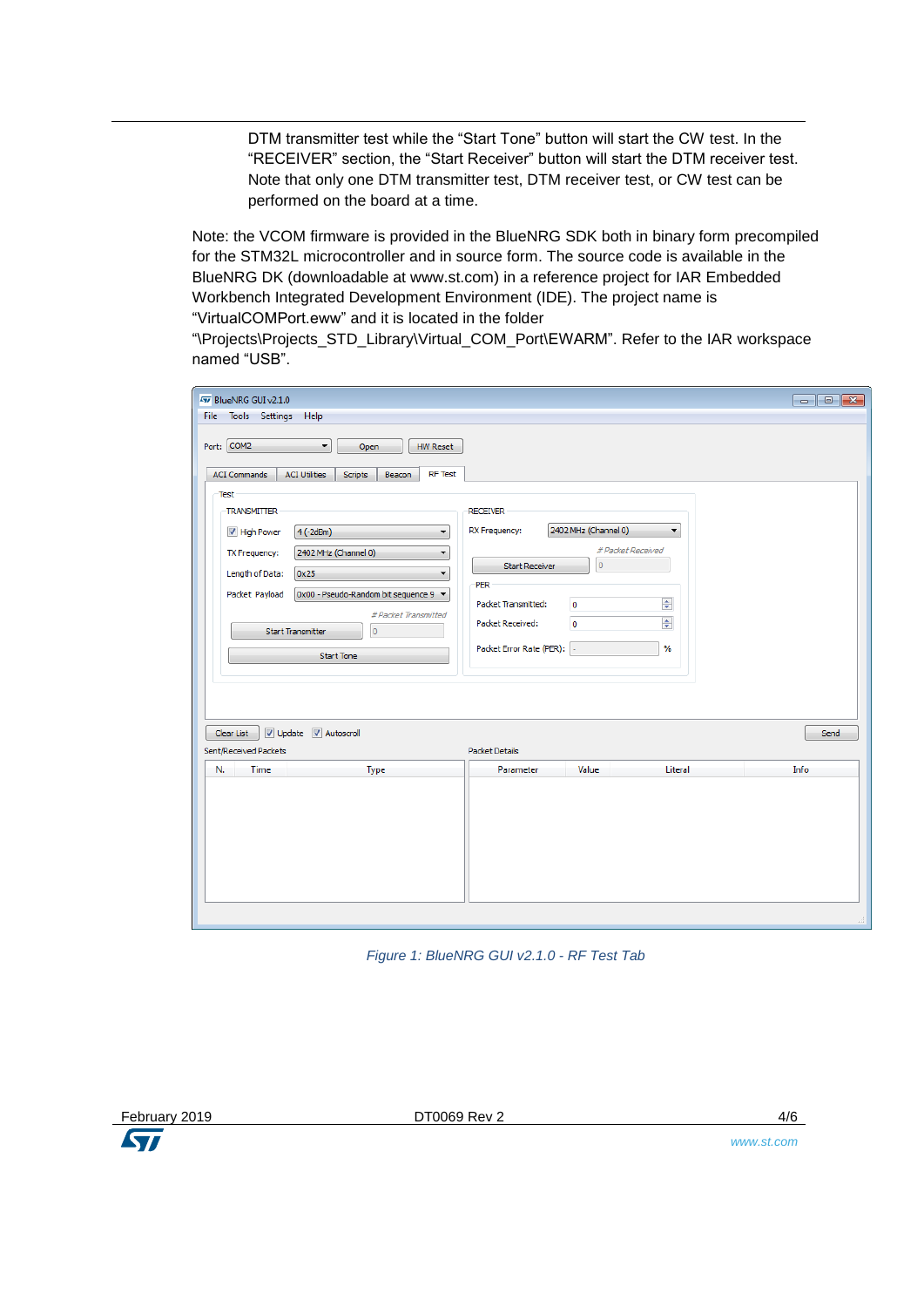## **Support material**

### **Related design support material**

STEVAL-IDB005V1 – Bluetooth® low energy board based on the BlueNRG-MS network processor STEVAL-IDB006V1 - BlueNRG-MS based Bluetooth® Smart USB STEVAL-IDB006V1M - Bluetooth® low energy USB dongle based on the SPBTLE-RF module

#### **Documentation**

DS10691: Upgradable Bluetooth® low energy network processor

DS11045: SPBTLE-RF Very low power module for Bluetooth® Smart v4.1

UM1870: BlueNRG-MS development kits

UM1865: BlueNRG-MS Bluetooth® LE stack application command interface (ACI)

PM0237: BlueNRG, BlueNRG-MS stacks programming guidelines

## **Revision history**

| <b>Date</b> | Version | <b>Changes</b>                                                                        |
|-------------|---------|---------------------------------------------------------------------------------------|
| 26-Jun-2016 |         | Initial release                                                                       |
| 19-Dec-2018 |         | Updated to comply with new API functions. Added<br>reference to the SPBTLE-RF0 module |

ST